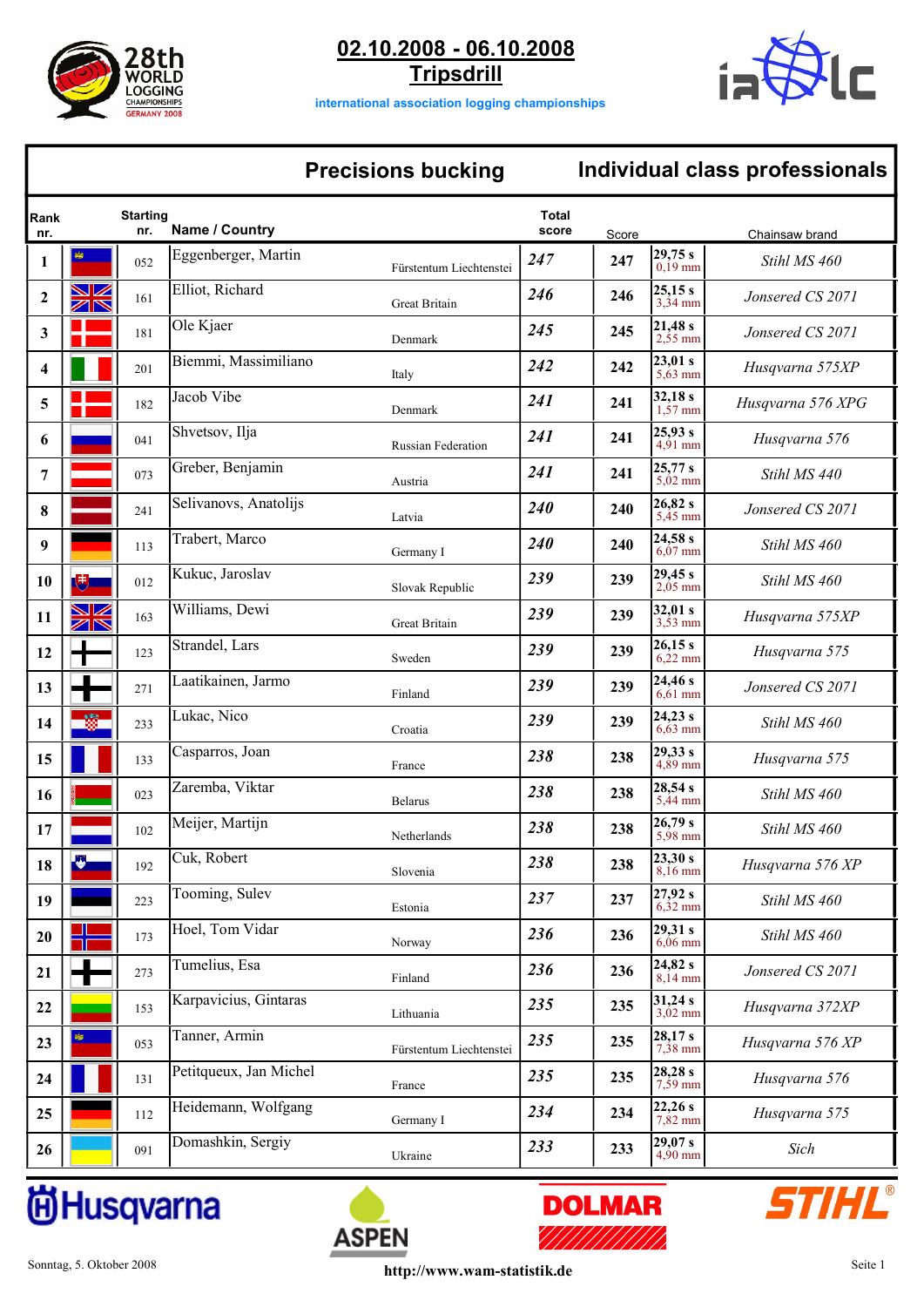

**02.10.2008 - 06.10.2008**

**Tripsdrill**



**international association logging championships**

### **Precisions bucking Individual class professionals**

| Rank<br>nr. |               | <b>Starting</b><br>nr. | Name / Country       |                         | <b>Total</b><br>score | Score |                       | Chainsaw brand   |
|-------------|---------------|------------------------|----------------------|-------------------------|-----------------------|-------|-----------------------|------------------|
| 27          |               | 093                    | Kukhta, Volodymyr    | Ukraine                 | 233                   | 233   | 32,12 s<br>$6,27$ mm  | Husqvarna 372XP  |
| 28          |               | 111                    | Briechle, Gerhard    | Germany I               | 233                   | 233   | 22,22s<br>$10,65$ mm  | Stihl MS 460     |
| 29          |               | 253                    | Vorlicek, Jiri       | Czech Republik          | 231                   | 231   | 28,21 s<br>3,68 mm    | Husqvarna 372XP  |
| 30          |               | 291                    | Horvát, László       | Hungary                 | 231                   | 231   | 29,05 s<br>6,89 mm    | Stihl MS 460     |
| 31          |               | 203                    | Ennemoser, Karl      | Italy                   | 231                   | 231   | 26,05 s<br>$10.37$ mm | Jonsered CS 2171 |
| 32          |               | 212                    | Isler, Florian       | Switzerland             | 230                   | 230   | 35,35 s<br>$6.06$ mm  | Stihl MS 460     |
| 33          |               | 151                    | Balciunas, Romas     | Lithuania               | 230                   | 230   | 32,76s<br>7,33 mm     | Husqvarna 372XP  |
| 34          |               | 272                    | Perämäki, Jukka      | Finland                 | 230                   | 230   | 25,17 s<br>$10,32$ mm | Husqvarna 575XP  |
| 35          |               | 051                    | Gstöhl, Sigmund      | Fürstentum Liechtenstei | 228                   | 228   | 24,87 s<br>$5.95$ mm  | Jonsered CS 2171 |
| 36          |               | 101                    | Essenstam, Arian     | Netherlands             | 228                   | 228   | 25,41 s<br>$7,18$ mm  | Husqvarna 576    |
| 37          | 學             | 193                    | Drasler, Simen       | Slovenia                | 228                   | 228   | 28,94 s<br>$9,52$ mm  | Husqvarna 575XP  |
| 38          |               | 121                    | Bengt, Rask          | Sweden                  | 228                   | 228   | 26,39s<br>9,68 mm     | Jonsered CS 2171 |
| 39          |               | 152                    | Penkaitis, Povilas   | Lithuania               | 227                   | 227   | 32,26s<br>$3,61$ mm   | Husqvarna 372XP  |
| 40          |               | 071                    | Herzog, Hannes       | Austria                 | 226                   | 226   | 27,32 s<br>$7.13$ mm  | Stihl MS 460     |
| 41          |               | 251                    | Andel, Jiri          | Czech Republik          | 226                   | 226   | 29,81 s<br>7,64 mm    | Dolmar PS-7900   |
| 42          |               | 211                    | Recher, Balz         | Switzerland             | 226                   | 226   | 27,41 s<br>$1,59$ mm  | Stihl MS 440     |
| 43          |               | 132                    | Dauphin, David       | France                  | 225                   | 225   | 32,99 s<br>$6,47$ mm  | Stihl MS 460     |
| 44          |               | 083                    | Szala, Leszek        | Poland                  | 225                   | 225   | 36,32 s<br>$7,41$ mm  | Husqvarna 372XP  |
| 45          |               | 292                    | Juhász, István       | Hungary                 | 225                   | 225   | 29,30 s<br>$8,57$ mm  | Stihl MS 460     |
| 46          |               | 243                    | Krisans, Edmunds     | Latvia                  | 225                   | 225   | 29,48s<br>$9,14$ mm   | Husqvarna 372XP  |
| 47          | aras.<br>Isos | 232                    | Saric, Ilija         | Croatia                 | 225                   | 225   | 26,94 s<br>$10,00$ mm | Stihl MS 460     |
| 48          |               | 171                    | Solberg, Jon Erik    | Norway                  | 224                   | 224   | 33,74 s<br>$7,18$ mm  | Stihl MS 460     |
| 49          |               | 042                    | Surovtsev, Alexander | Russian Federation      | 224                   | 224   | 31,54 s<br>$7,79$ mm  | Husqvarna 372XP  |
| 50          | 篇             | 231                    | Lukic, Ilja          | Croatia                 | 224                   | 224   | 25,41 s<br>$8,46$ mm  | Stihl MS 460     |
| 51          | 4             | 213                    | Gautschi, Daniel     | Switzerland             | 224                   | 224   | 33,03 s<br>$9,97$ mm  | Stihl MS 440     |
| 52          |               | 191                    | Krese, Domine        | Slovenia                | 223                   | 223   | 33,99 s<br>$4,80$ mm  | Husqvarna 575XP  |







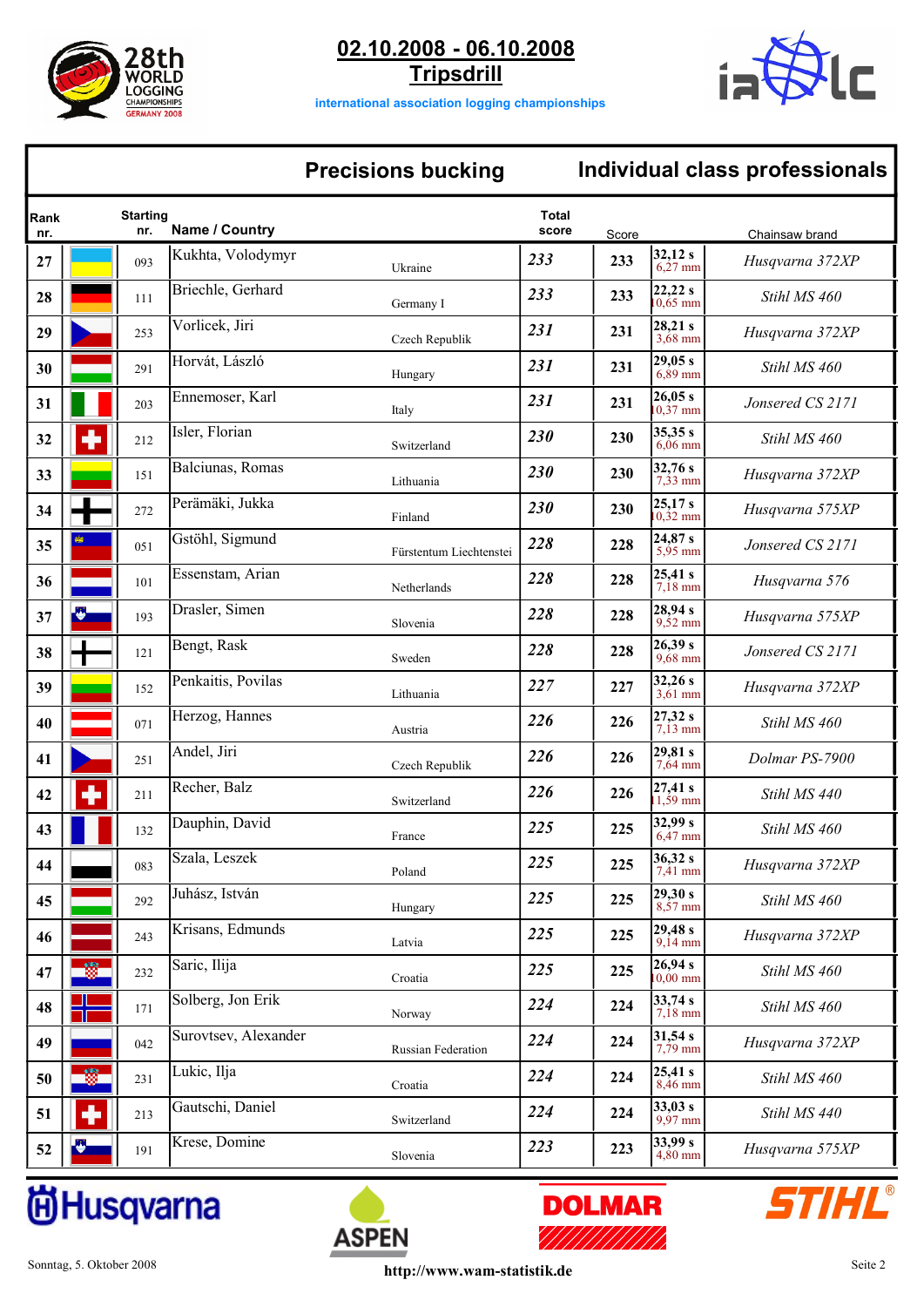

**02.10.2008 - 06.10.2008 Tripsdrill**



**international association logging championships**

## **Precisions bucking Individual class professionals**

| Rank<br>nr. |        | <b>Starting</b><br>nr. | Name / Country              |                    | Total<br>score | Score |                               | Chainsaw brand   |
|-------------|--------|------------------------|-----------------------------|--------------------|----------------|-------|-------------------------------|------------------|
| 53          |        | 072                    | Moosbrugger, Martin         | Austria            | 221            | 221   | 30,63 s<br>$10,12$ mm         | Stihl MS 460     |
| 54          |        | 293                    | Rittlinger, Róbert          | Hungary            | 221            | 221   | 29,96s<br>$13.03 \text{ mm}$  | Stihl MS 460     |
| 55          |        | 143                    | Markovic, Marko             | Republic of Serbia | 220            | 220   | 35,82s<br>$8,48$ mm           | Husqvarna 372XP  |
| 56          |        | 092                    | Komarytskyi, Igor           | Ukraine            | 219            | 219   | 29,64 s<br>$7,55$ mm          | Husqvarna 365    |
| 57          |        | 283                    | Moors, Eric                 | Belgium            | 219            | 219   | 31,86 s<br>$2,72$ mm          | Dolmar PS-7900 H |
| 58          |        | 242                    | Kepitis, Gvido              | Latvia             | 217            | 217   | 30,46 s<br>$10,16 \text{ mm}$ | Husqvarna 372XP  |
| 59          |        | 033                    | Maijala, Shawn              | <b>USA</b>         | 216            | 216   | 39,57 s<br>$3.11$ mm          | Dolmar PS-7900   |
| 60          |        | 261                    | Wagner, Claude              | Luxembourg         | 215            | 215   | 38,90 s<br>$4,10$ mm          | Husqvarna 372XP  |
| 61          |        | 222                    | Olesk, Andres               | Estonia            | 214            | 214   | 28,12 s<br>9,81 mm            | Jonsered CS 2071 |
| 62          |        | 252                    | Hubert, Barták              | Czech Republik     | 212            | 212   | 26,95 s<br>$7,88$ mm          | Husqvarna 372XP  |
| 63          |        | 081                    | Stochniazek, Jacek          | Poland             | 212            | 212   | 34,60 s<br>$9,10$ mm          | Husqvarna 372XP  |
| 64          |        | 262                    | Kreins, André               | Luxembourg         | 212            | 212   | 37,20 s<br>$9,28$ mm          | Stihl MS 460     |
| 65          |        | 282                    | Lambregts, Francois         | Belgium            | 209            | 209   | 43,04 s<br>$10,40$ mm         | Stihl MS 460     |
| 66          |        | 172                    | Skovseth, Martin            | Norway             | 208            | 208   | 32,48 s<br>$10.15 \text{ mm}$ | Jonsered CS 2071 |
| 67          |        | 141                    | Bojanic, Goran              | Republic of Serbia | 207            | 207   | 35,65 s<br>$7.16$ mm          | Husqvarna 372XP  |
| 68          |        | 122                    | Kindströmer, Styrbjörn      | Sweden             | 204            | 204   | 32,69 s<br>$9,07$ mm          | Jonsered CS 2171 |
| 69          |        | 142                    | Stevic, Blazan              | Republic of Serbia | 192            | 192   | 42,57 s<br>$20,26 \text{ mm}$ | Husqvarna 372XP  |
| 70          |        | 103                    | Roest, Jan                  | Netherlands        | 187            | 187   | 29,70 s<br>3,90 mm            | Husqvarna 576    |
| 71          |        | 263                    | Mannes, Pascale             | Luxembourg         | 187            | 187   | 45,29 s<br>14,85 mm           | Husqvarna 372XP  |
| 72          |        | 221                    | Ehrpais, Taavi              | Estonia            | 171            | 171   | 25,59 s<br>$0,\frac{3}{1}$ mm | Jonsered CS 2071 |
| 73          |        | 043                    | Sokolov, Alexander          | Russian Federation | 164            | 164   | 26,82 s<br>$3,01$ mm          | Husqvarna 576    |
| 74          |        | 021                    | Nestsiarovich, Yury         | Belarus            | 159            | 159   | 28,96 s<br>$1,50$ mm          | Stihl MS 460     |
| 75          | 博      | 013                    | Brinda, Peter               | Slovak Republic    | 155            | 155   | 35,15 s<br>$1,22$ mm          | Husqvarna 372XP  |
| 76          |        | 202                    | Raffl, Johann Hans          | Italy              | 154            | 154   | 21,02 s<br>$1,06$ mm          | Husqvarna 575XP  |
| 77          | 2008 L | 061                    | Vargas Mora, Jose Gregorgio | Venezuela          | 154            | 154   | 29,79 s<br>3,75 mm            | Husqvarna 372XP  |
| 78          |        | 022                    | Andron, Anatoli             | Belarus            | 143            | 143   | 32,18s<br>$0,84$ mm           | Stihl MS 460     |

# **尚Husqvarna**





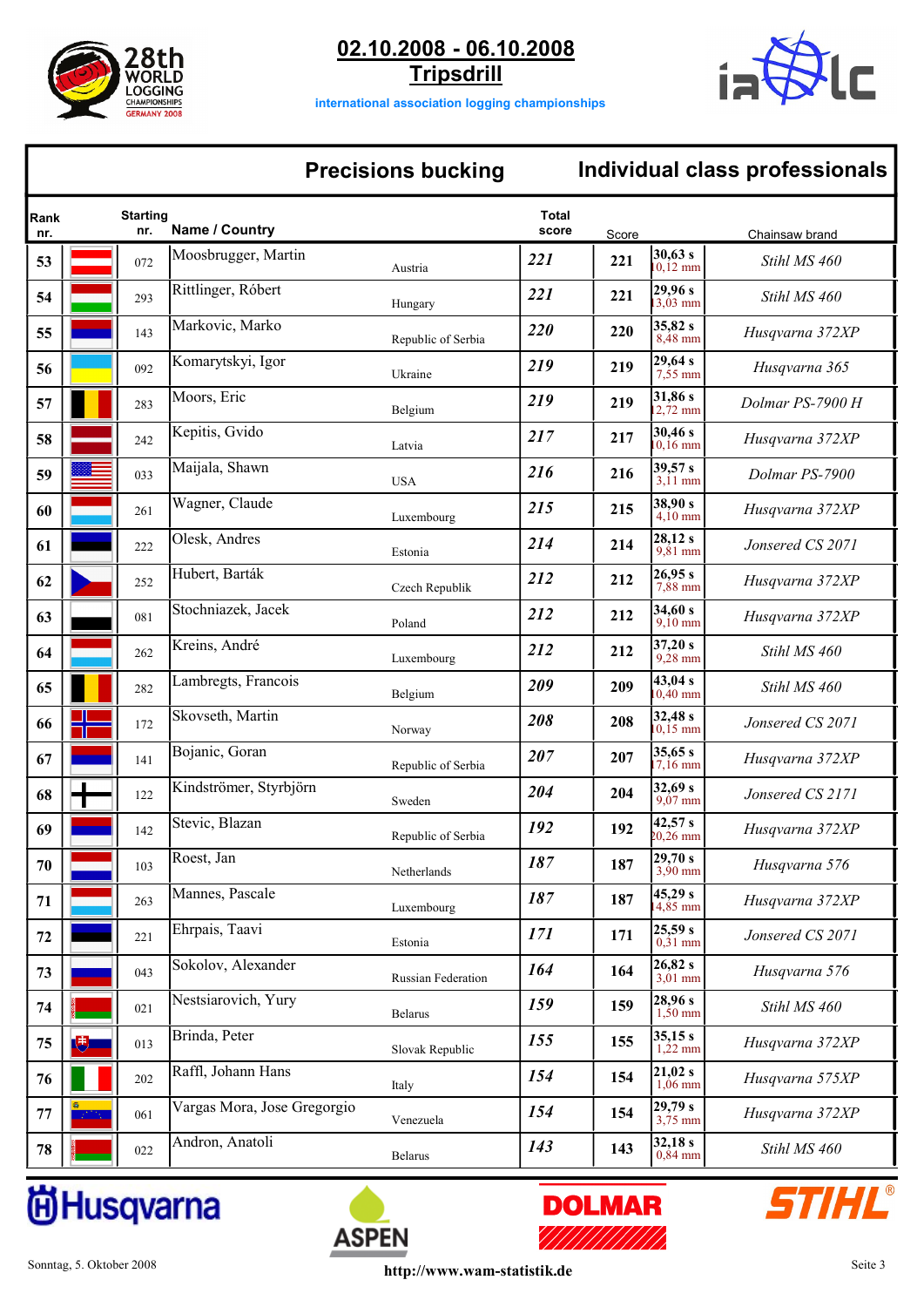

**02.10.2008 - 06.10.2008 Tripsdrill**



**international association logging championships**

## **Precisions bucking Individual class professionals**

| Rank<br>nr. |    | <b>Starting</b><br>nr. | Name / Country                    |                 | <b>Total</b><br>score | Score |                               | Chainsaw brand  |
|-------------|----|------------------------|-----------------------------------|-----------------|-----------------------|-------|-------------------------------|-----------------|
| 79          |    | 063                    | Torres, Sergio Huansi             | Venezuela       | 141                   | 141   | l46.36 s<br>$4,52$ mm         | Husqvarna 372XP |
| 80          |    | 082                    | Radzioch, Andrzej                 | Poland          | 136                   | 136   | 37,00 s<br>$2,05$ mm          | Husqvarna 372XP |
| 81          | WK | 162                    | Jones, Alun                       | Great Britain   | 129                   | 129   | 29,61 s<br>$1,80$ mm          | Husqvarna 372XP |
| 82          |    | 032                    | Glenn, Joseph                     | <b>USA</b>      | 121                   | 121   | 34,48s<br>$5,81$ mm           | Dolmar PS-7900  |
| 83          |    | 062                    | Carvajal Carabali, Carlos Alberto | Venezuela       | 115                   | 115   | 53,94 s<br>$49.95 \text{ mm}$ | Husqvarna 372XP |
| 84          | (中 | 011                    | Perveka, Jaroslav                 | Slovak Republic | 72                    | 72    | 24.90 s<br>$0,00$ mm          | Dolmar PS-7900  |
| 85          |    | 031                    | Jensen, Jason                     | <b>USA</b>      | 61                    | 61    | 31,53 s<br>$0,00$ mm          | Dolmar PS-7900  |
| 86          |    | 281                    | Bergen, David                     | Belgium         | 4                     | 54    | 43,21 s<br>$0,00$ mm          | Husqvarna 575XP |







**ASPEN**